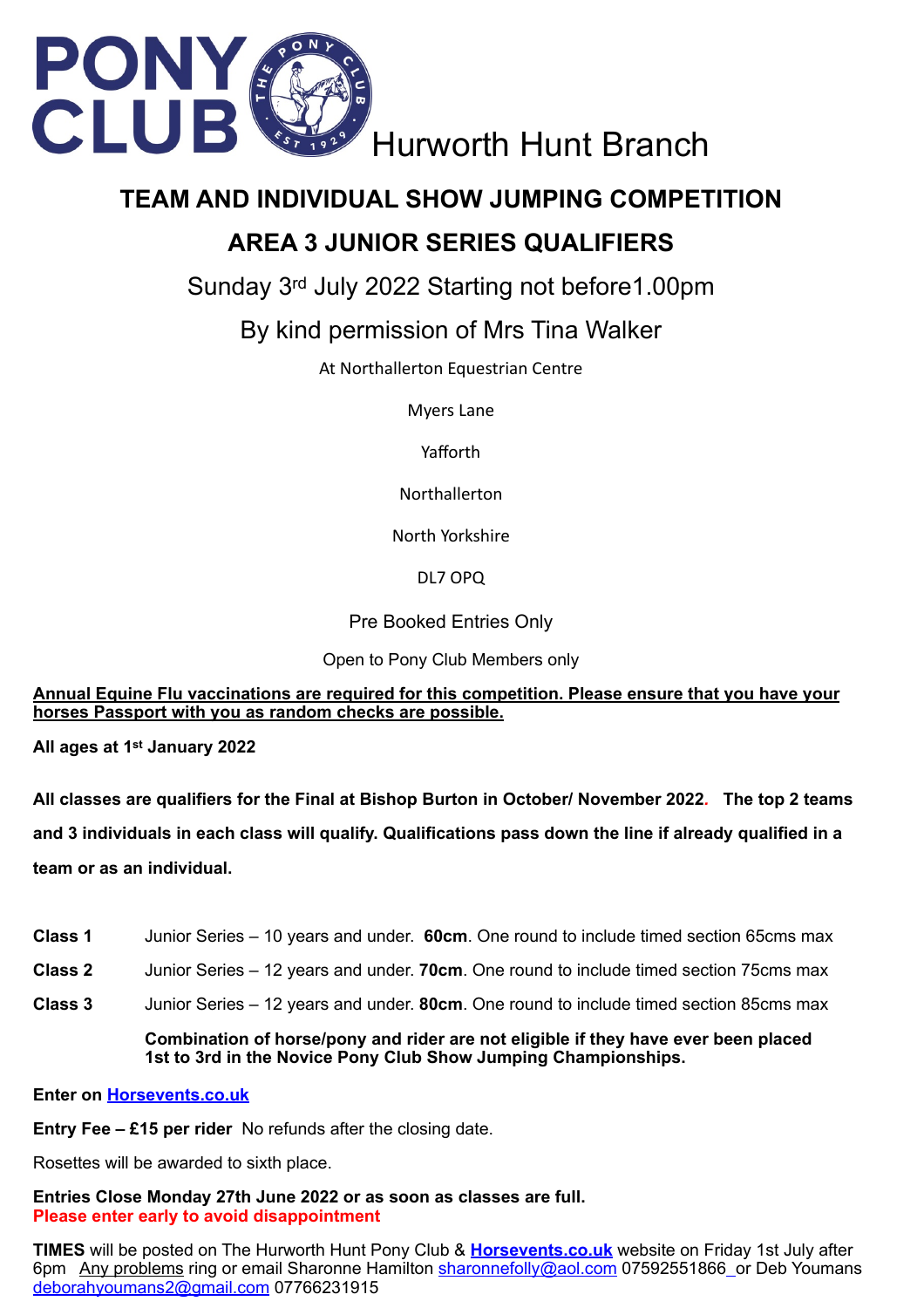### **PLEASE PRINT YOUR OWN NUMBERS**

Enquiries please use above numbers or emails

Hot & Cold Refreshments will be available on the day

Dogs must be on leads at all times and please clean up after them.

Rosettes to 6th place for teams and individuals.

#### **Rules:**

This competition is run under Pony Club Show Jumping Rules 2022.

No jewellery is allowed.

Hats must be tagged and meet the required Pony Club standard and worn, fastened at all times when mounted.

No spurs are allowed in Class1.

Jackets and ties or Pony Club stocks must be worn.

Hair; Long hair must be secured appropriately in a hair net.

The correct whip and stirrups must be used as per the new Pony Club guidelines.

This competition is for teams of 3 or 4 members. The best three scores will count. The timed section of the course will be used in the event of ties and for individual places.

Team members will also be judged as individuals.

Individuals may enter but will not be eligible for team placing. Only members of the same pony club may form teams (no mixed club teams)

**Results** will be on Pony club results web page.

**Photographic Rights** – competitors and their parents/guardians have given permission for any photographic and/or film or TV footage taken of persons or horses/ponies taking part in Pony Club events to be used and published in any media whatsoever for editorial purposes, press information or advertising by or on behalf of The Pony Club and/or Official Sponsors of The Pony Club.

**Legal Liability**- "Legal Liability: Save for the death or personal injury caused by the negligence of the organisers, or anyone for whom they are in law responsible, neither the organisers of this event or The Pony Club nor any agent, employee or representative of these bodies, nor the landlord or his tenant, accepts any liability for any accident, loss, damage, injury or illness to horses, owners, riders, spectators, land, cars, their contents and accessories, or any other person or property whatsoever. Entries are only accepted on this basis.

**Health, Safety and Welfare** – The organisers of this Event have taken reasonable precautions to ensure the health and safety of everyone present. For these measures to be effective, everyone must take all reasonable precautions to avoid and prevent accidents occurring and must obey the instructions of the Organisers and all the Officials and Stewards.

A valid passport and vaccination certificate must accompany the horse/pony to this event and must be available for inspection if required by event officials. Vaccinations must be in accordance with the 2022 Pony Club Show Jumping Rule Book

#### **Entries Close Monday 27th June 2022**

**Please can team trainers complete the form below and send to [hurworth@pcuk.org](mailto:hurworth@pcuk.org) to confirm their teams and individuals by Tuesday 28th June 2022**